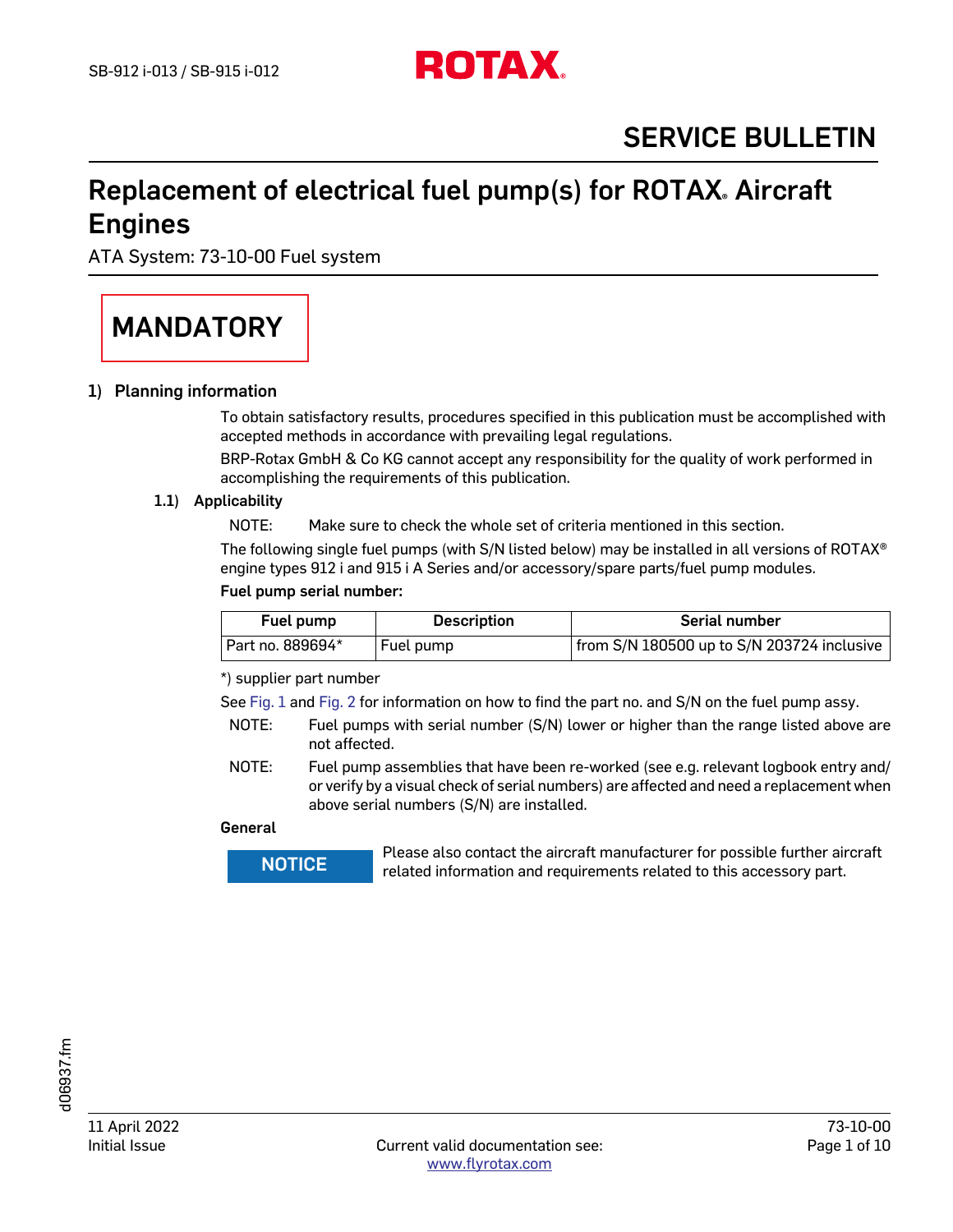#### 1.2) Concurrent ASB/SB/SI and SL

In addition to this Service Bulletin the following documents must be observed and complied with:

- in general all relevant Alert Service Bulletins (ASB), Service Bulletins (SB), Service Instructions (SI), Service Letters (SL), Service Instruction - Parts and Accessories (SI-PAC) with relevance to perform this maintenance, repair or overhaul task.
- Alert Service Bulletin ASB-915 i-008/ASB-912 i-011, title "Replacement of fuel pump assy.", current issue.
- Alert Service Bulletin ASB-912 i-010/ASB-915 i-006, title "Inspection and/or replacement of fuel pump assy.", current issue.
- Service Instruction SI-912 i-019/SI-915 i-005, title "Introduction of revised fuel pump assy.", current issue.
- Service Instruction SI-912 i-025, title "Fuel pump assembly", current issue.
- Service Instruction Parts and Accessories SI-PAC-016, title "Fuel pump assembly", current issue.

#### 1.3) Reason

Due to deviations in the manufacturing process of the electric fuel pump, a malfunction of fuel supply may occur. Possible effect in flight might be a loss of the redundancy within the fuel pump system. On ground the failure might be detected during the run-up check.

### 1.4) Subject

Replacement of electrical fuel pump(s) for ROTAX® Aircraft Engines.

#### 1.5) Compliance

- On undelivered engines/spare parts prior to delivery
- Before the initial installation of the engine and/or spare part
- Carry out this replacement of the fuel pump assemblies listed in section 1.1., according to the instructions in Chapter 3 at the next ROTAX® scheduled maintenance event, but at the latest after 1 year (from the date of the initial issue of this Service Bulletin)

**AWARNING** Non-compliance with these instructions could result in engine damages, personal injuries or death.

#### 1.6) Approval

The technical content of this document is approved under the authority of the DOA ref. EASA.21J.048.

Copyright - BRP-Rotax GmbH & Co KG. All rights reserved.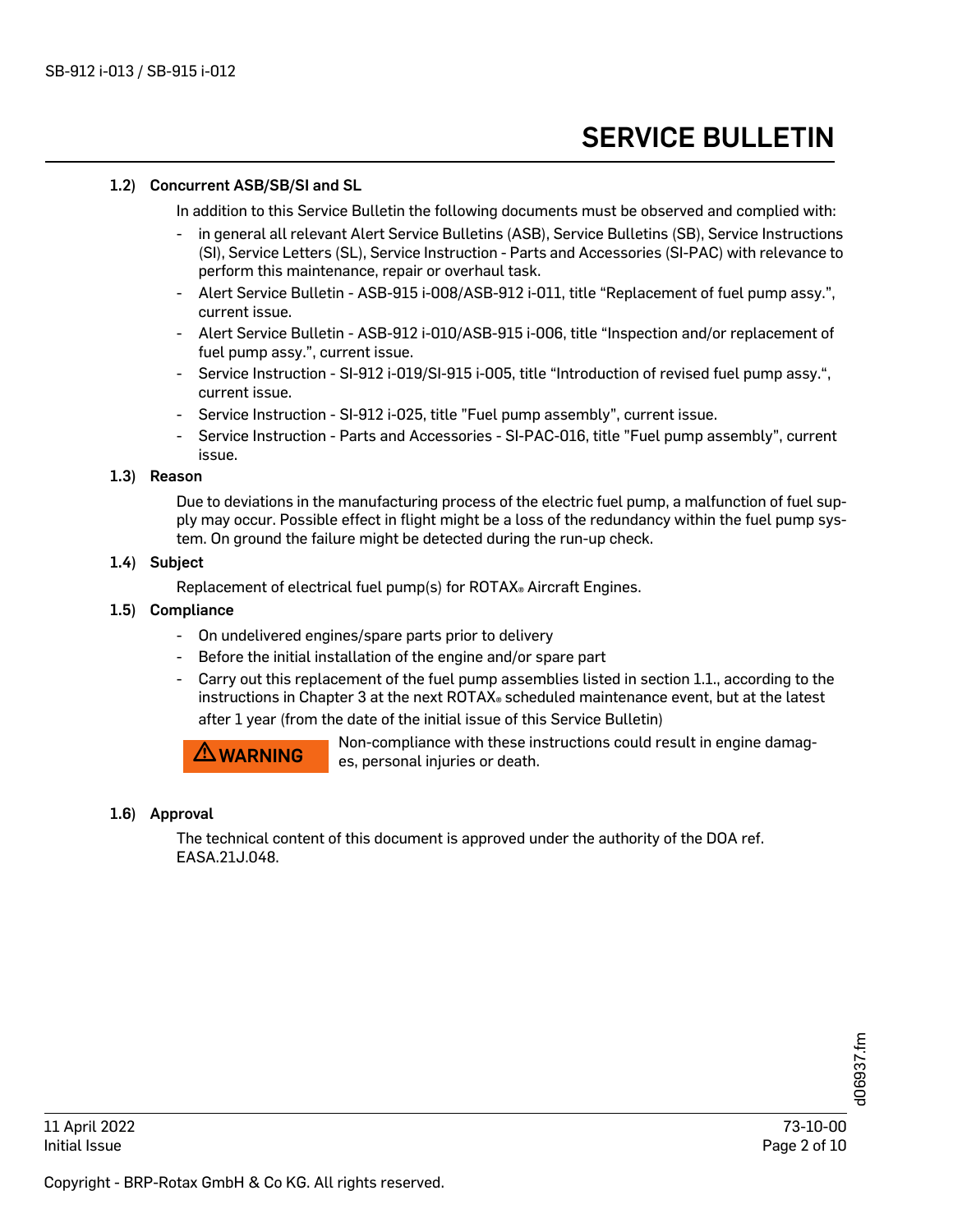### 1.7) Labor time and credit

A labor credit will be provided for work performed by a technician with current applicable iRMT rating.

| Work performed                                                                                                   | <b>iRMT</b> rating<br>required                        | Labor<br>credit |
|------------------------------------------------------------------------------------------------------------------|-------------------------------------------------------|-----------------|
| Replacement of both single fuel pumps in<br>fuel pump assy. as per Chapter 3 on engine<br>and already installed. | <b>iRMT Maintenance Service* or Heavy 1.5 hours**</b> |                 |

\* For an iRMT Maintenance Service rated maintenance technician in this specific case an approval by a ROTAX® Authorized Distributor or their independent Service Centers must be given to ensure that the maintenance technician is capable of such work.

\*\* in this case no labor will be covered for engine test run as this work is anyhow performed in course of a standard maintenance event.

To apply for labor credit, contact your ROTAX® Authorized Distributor or their independent Service Centers.

### 1.8) Mass data

Change of weight - - - none.

Moment of inertia - - - unaffected.

### 1.9) Electrical load data

No change.

# 1.10) Software modifications

No change.

# 1.11) References

In addition to this technical information refer to current issue of

- in general Illustrated Parts Catalog (IPC) and in particular: Chapter 73-10-00
- in general Operators Manual (OM)
- in general Installation Manual (IM)
- in general Maintenance Manual Line (MML)
- in general Maintenance Manual Heavy (MMH) and in particular: Chapter 73-10-00
	- NOTE: The status of the Manuals can be determined by checking the table of amendments. The  $1<sup>st</sup>$  column of this table shows the revision status. Compare this number to the one listed on the ROTAX website:

www.flyrotax.com. Updates and current revisions can be downloaded for free.

#### 1.12) Other Publications affected

None.

# 1.13) Interchangeability of parts

- All affected and removed fuel pumps cannot further be used and must be marked unserviceable. These parts must be returned FCA (Free CArrier) to ROTAX® Authorized Distributors or their independent Service Centers

11 April 2022 73-10-00 Initial Issue Page 3 of 10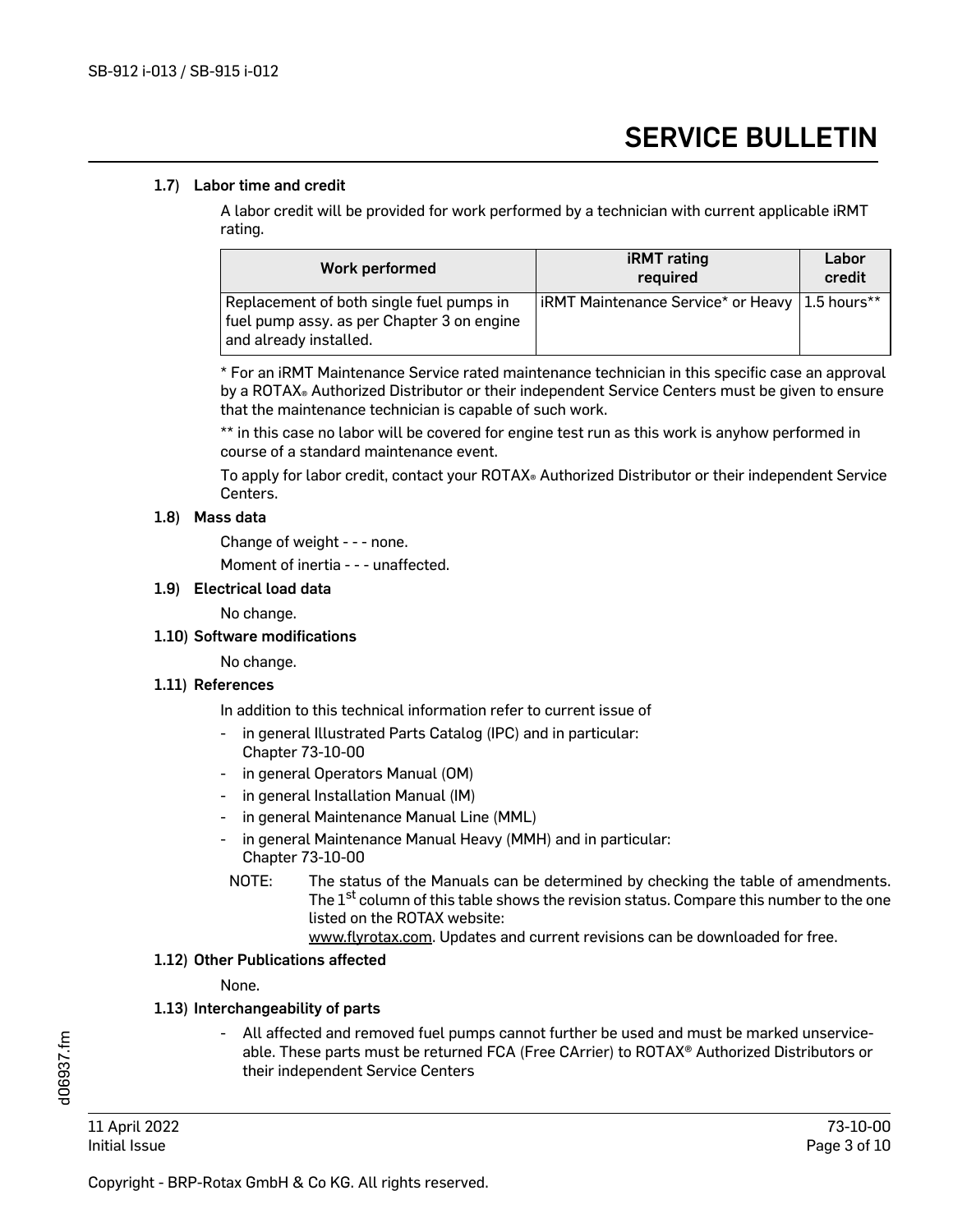# 2) Material Information

# 2.1) Material

Price and availability will be provided on request by ROTAX® Authorized Distributors or their independent Service Centers.

#### 2.2) Company support information

- Any possible support by BRP-Rotax will be provided on request by ROTAX® Authorized Distributors or their independent Service Centers
- Exchanged parts must be returned FCA (Free CArrier) to ROTAX® Authorized Distributors or their independent Service Centers
- This exchange program and cost sharing is valid until the date set in the compliance in section 1.5). Up to this date limited reimbursement of costs can be applied for
- Shipping costs, downtime costs, loss of income, telephone costs etc. or costs of conversion to other engine versions or additional work, as for instance simultaneous engine overhauls are not covered in this scope and will not be borne or reimbursed by ROTAX®

### 2.3) Material requirement and credit per engine

#### None.

### 2.4) Material requirement and credit per spare part

Parts requirement in case of replacement:

| Replacement of both single fuel pumps in fuel pump assy. |        |                                |  |  |
|----------------------------------------------------------|--------|--------------------------------|--|--|
| part no.                                                 |        | <b>Description</b>             |  |  |
| 481377                                                   |        | Fuel pump exchange kit         |  |  |
| consists of:                                             |        |                                |  |  |
|                                                          | 201160 | Rubber grommet (2x)            |  |  |
|                                                          | 951128 | 1-Ear-clamp 36.4-39.6 mm (2x)  |  |  |
|                                                          | 951773 | 1-Ear-clamp 14.6-17.8 mm (12x) |  |  |
|                                                          | 853313 | 1-Ear-clamp 17.8-21 mm (4x)    |  |  |
|                                                          | 974050 | Fuel hose (6x))                |  |  |
|                                                          | 974060 | Fuel hose (2x)                 |  |  |
|                                                          | 889691 | Fuel pump (2x)                 |  |  |

# 2.5) Rework of parts

None.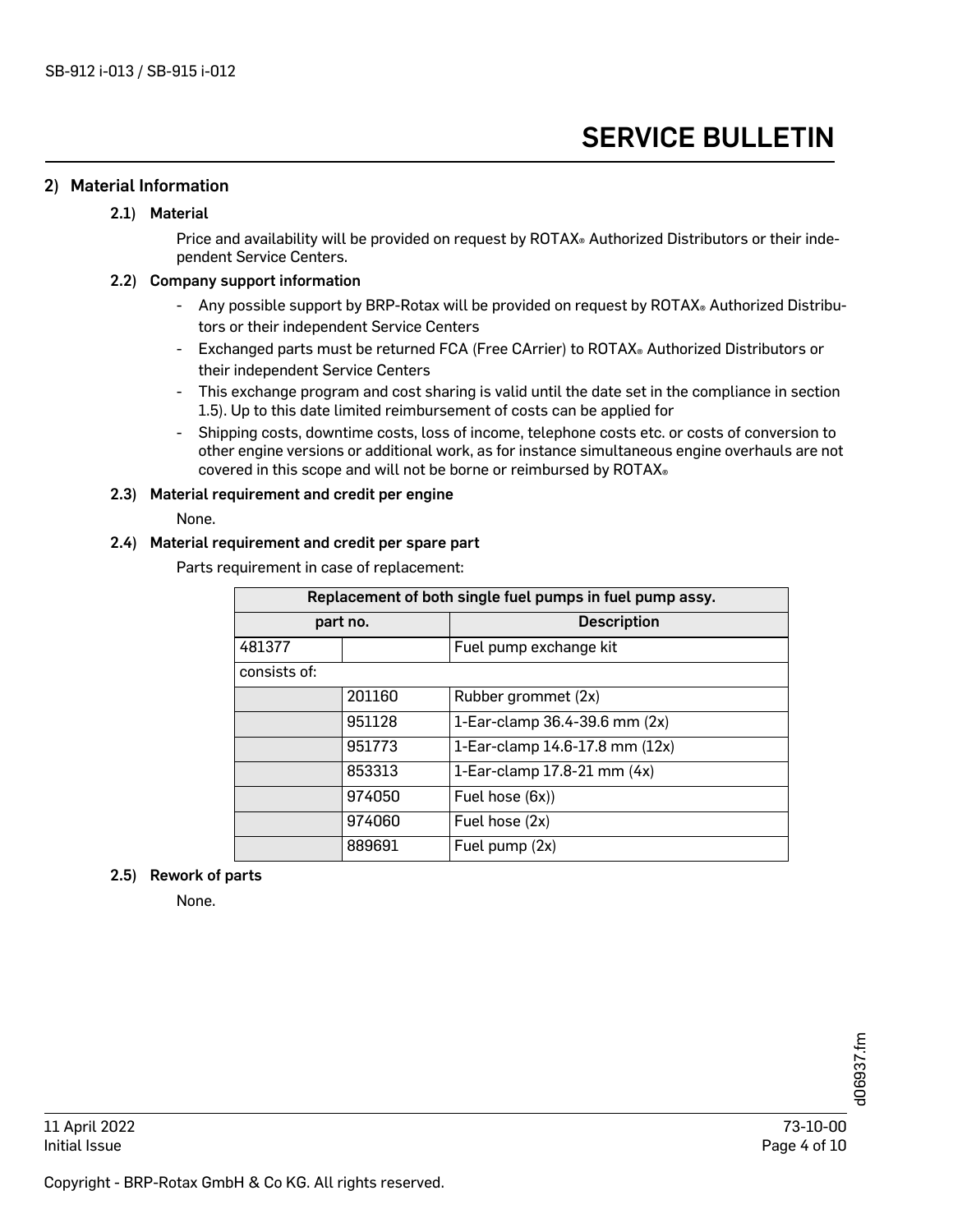### 2.6) Special tooling/lubricants- /adhesives- /sealing compounds

Price and availability will be supplied on request by ROTAX® Authorized Distributors or their independent Service Centers:

| Part no. | <b>Description</b>                                                                                           | <b>Application</b>               |
|----------|--------------------------------------------------------------------------------------------------------------|----------------------------------|
|          | CRC Leak Detector (14503)*.<br>Non-flammable water based formula. No<br>oils, silicones or harmful solvents. | Crimp connection leak detection. |
|          | BERNER Leckfinder (148383)*.<br>Water based formula, non-corrosive,<br>silicone free.                        | Crimp connection leak detection. |

\*) or equivalent

NOTE: There are many third party commercial leak detection products available. Ensure that the leak detection solution used is non-corrosive and does not contain harmful solvents.

**NOTICE** If using these special tools and adhesives, observe the manufacturer's directions.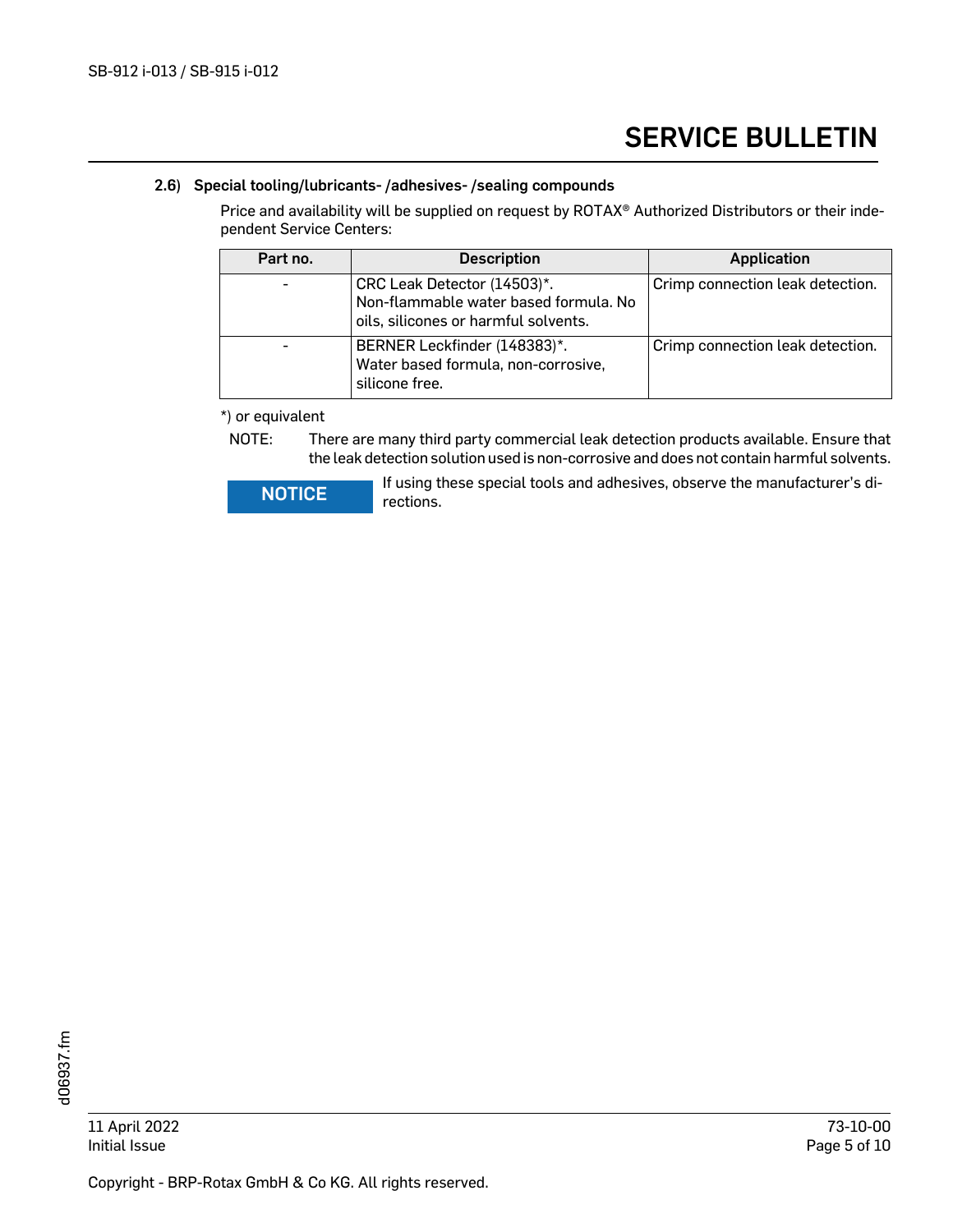# 3) Accomplishment/Instructions - ROTAX® reserves the right to make any amendments to existing documents, which might become necessary due to this standardization, at the time of next revision or issue. NOTE: Before accomplishment, review the entire documentation to make sure you have a complete understanding of the procedure and requirements. Accomplishment All measures must be implemented and confirmed by at least one of the following persons or organizations: - ROTAX® - Authorized Distributors or their independent Service Centers Persons approved by the respective Aviation Authorities Persons with approved qualifications for the corresponding engine types. Only authorized persons (iRMT, Level Heavy Maintenance) are entitled to carry out this work General Further material on general inspection, maintenance and repair can also be found in relevant Advisory Circular AC 43.13 from FAA. Advisory Circular The Advisory Circular (AC) contains maintenance methods, techniques and practices. Procedure All work has to be performed in accordance with the relevant ROTAX® Instructions for Continued Airworthiness (ICA) of the respective engine type. Step Procedure 1 Check the engine logbook and maintenance documentation, if this SB has already been accomplished.

#### 3.1) Illustrated Parts Catalog - related information



See Chapter 73-10-00 of the latest Illustrated Parts Catalog (IPC) for the respective engine type.

#### 3.2) Installation - related information



See current Installation Manual (IM) for the respective engine type.

#### 3.3) Operation - related information



See current Operators Manual (OM) for the respective engine type.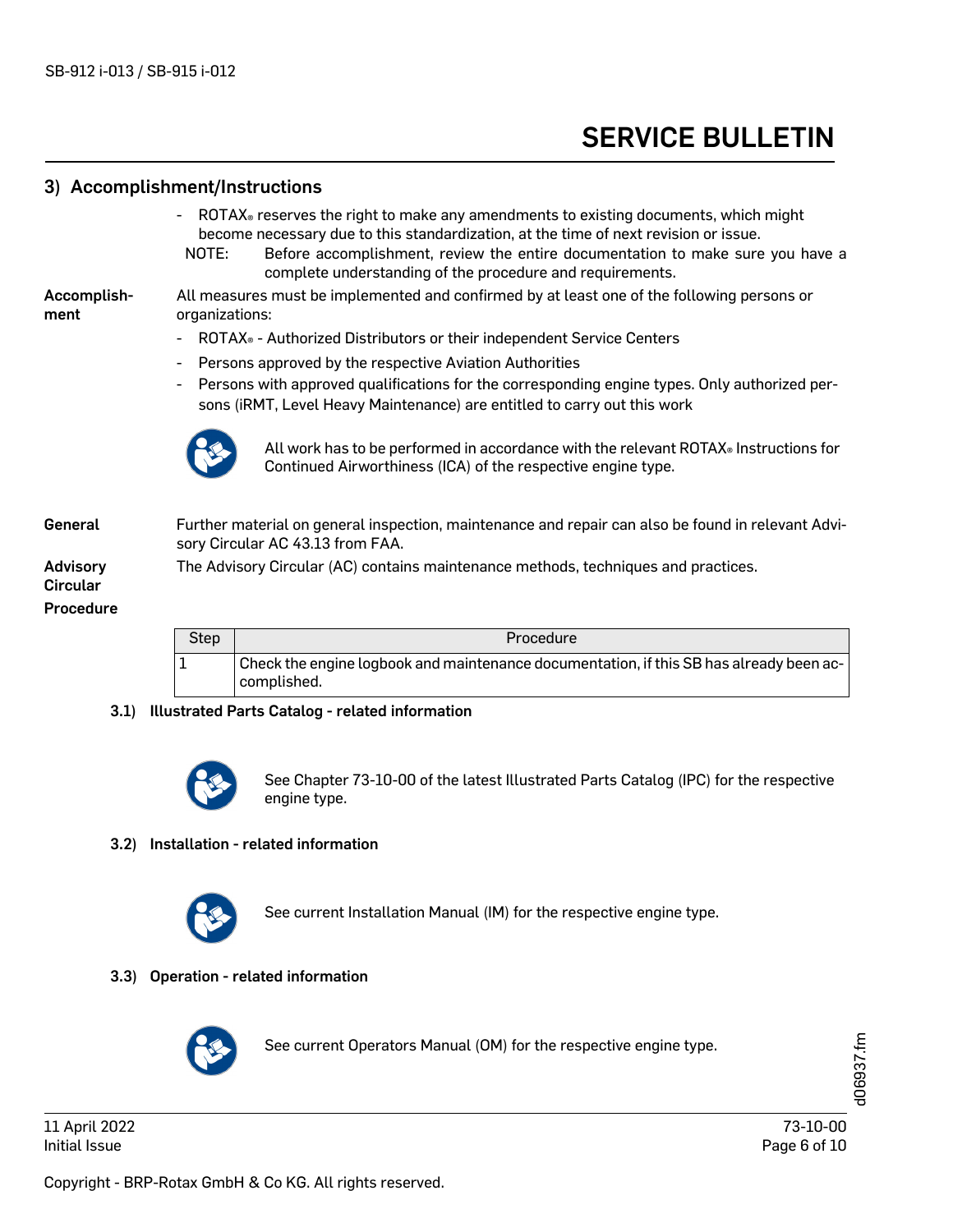#### 3.4) Maintenance (Line) - related information



See current Maintenance Manual Line (MML) for the respective engine type.

#### 3.5) Maintenance (Heavy) - related information



For removal, disassembly/assembly and installation see current Maintenance Manual Heavy (MMH) for the respective engine type.

See also Service Instruction - SI-912 i-025, title "Fuel pump assembly", current issue.

#### 3.5.1) Replacement of both individual affected fuel pumps

See [Fig. 1](#page-8-0) and Fig. 2.

| AWARNING |  |
|----------|--|
|          |  |
|          |  |
|          |  |

**A WARNING** Proceed with this work only in a non-smoking area and not close to sparks<br>or open flames. Switch off ignition and secure engine against unintentional operation. Secure aircraft against unauthorized operation. Disconnect negative terminal of aircraft battery.



**A WARNING** During work on the fuel distribution system/fuel pump there is a risk of in-<br>jury due to pressure and fuel! Before starting repair work on the fuel system, ensure that it is no longer pressurized!

# ENVIRONMENTAL NOTE

All the operating fluids and cleaning agents can damage the environment if not disposed of properly. Dispose of operating fluids in an Eco-friendly manner!



For removal, disassembly/assembly and installation see current Maintenance Manual Heavy (MMH) for the respective engine type.

See also Service Instruction - SI-912 i-025, title "Fuel pump assembly", current issue.

# ENVIRONMENTAL NOTE

Work with the utmost care to ensure that no water pollutants can penetrate into the soil, water or the sewerage system.

Dispose of fuel at the respective collecting point or hand it over to an approved disposal company.

- Restore aircraft to original operating configuration
- Connect negative terminal of aircraft battery

11 April 2022 73-10-00 Initial Issue Page 7 of 10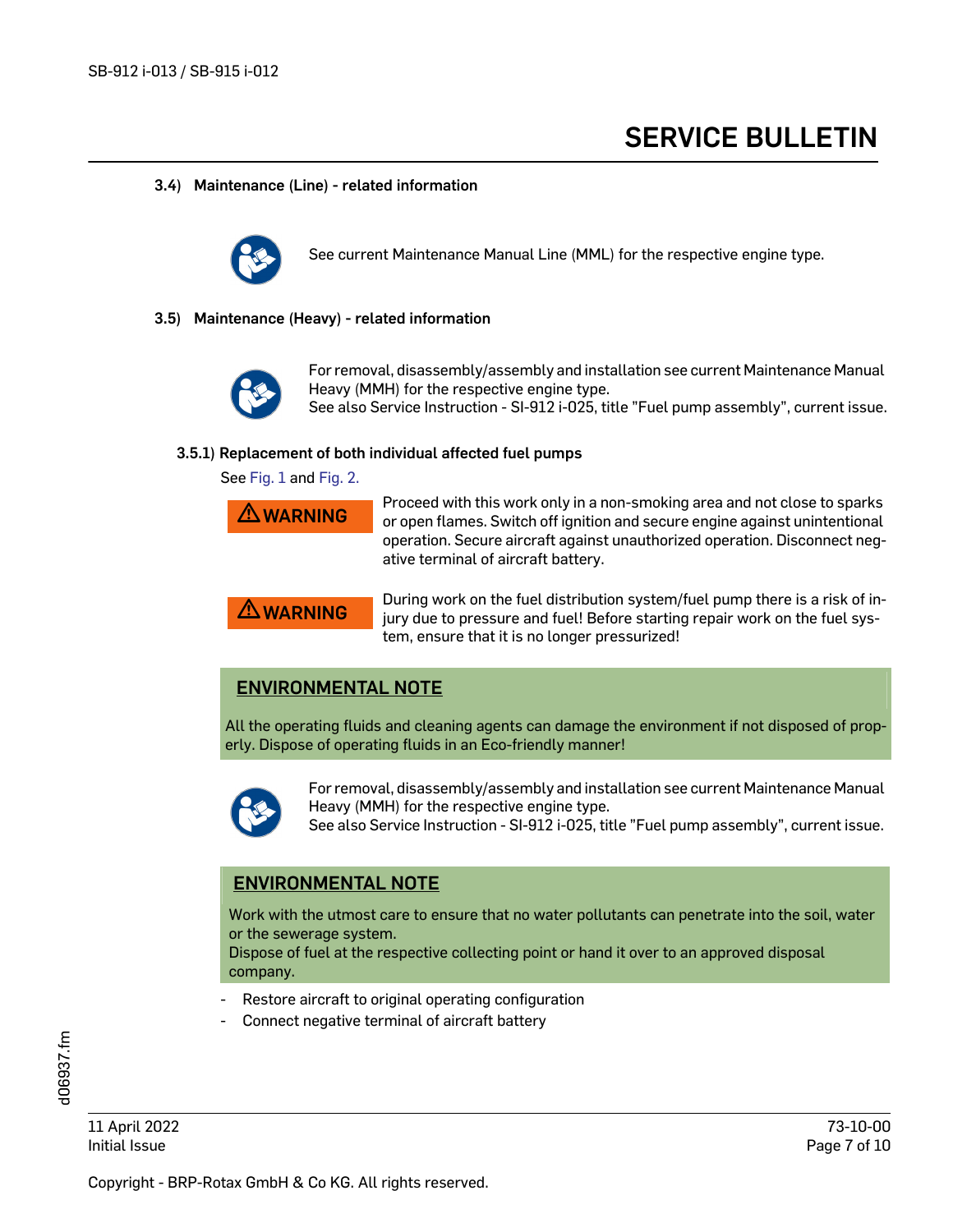#### 3.6) Finishing work

Leakage test



See current Maintenance Manual Line (MML) for the respective engine type. See also Service Instruction - SI-912 i-025, title "Fuel pump assembly", current issue.

#### 3.7) Test run

Conduct test run.

In case of uninstalled engines test run is accomplished with the mandatory test run after installation into aircraft.



Conduct test run. See Chapter 12-20-00 of the latest Maintenance Manual Line (MML) for the respective engine type.

#### 3.8) Summary

These instructions (Chapter 3) have to be followed in accordance with the deadlines specified in section 1.5.

The execution of the mandatory Service Bulletin must be confirmed in the logbook.

- NOTE: Work on EASA certified parts might affect the EASA Form 1 and does require appropriate documentation by authorized persons. Repairs must be entered into the engine logbook and also do apply for the EASA Form 1.
- A revision bar outside of the page margin indicates a change to text or I graphic.

Translation into other languages might be performed in the course of language localization but does not lie within ROTAX® scope of responsibility.

In any case the original text in English language and the metric units are authoritative.

#### 3.9) Inquiries

Inquiries regarding this Service Bulletin should be sent to the ROTAX® Authorized Distributor of your area.

A list of all ROTAX® Authorized Distributors or their independent Service Centers is provided on [https://dealerlocator.flyrotax.com.](https://dealerlocator.flyrotax.com/)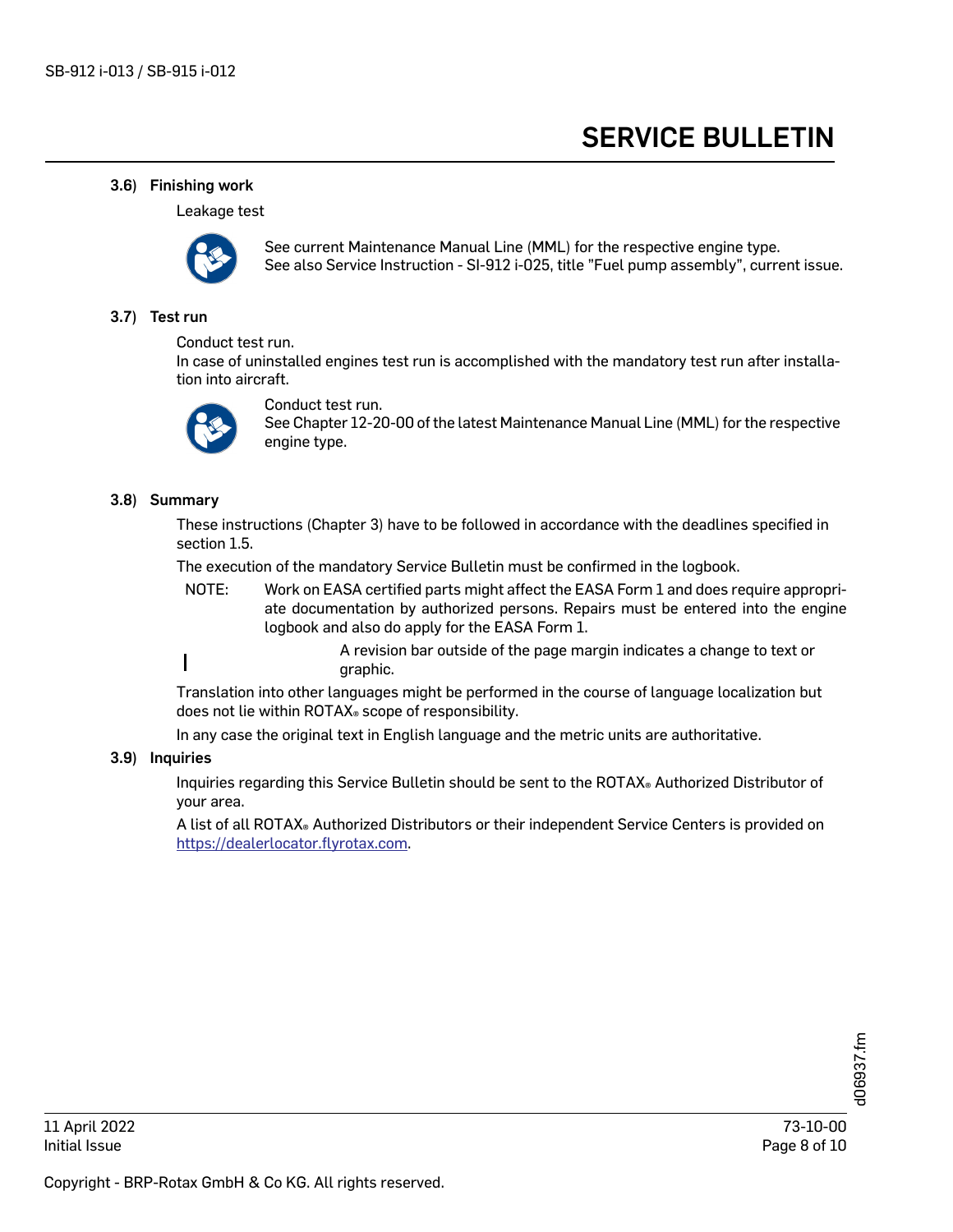# 4) Appendix

The following illustrations shall provide additional information::



Fig. 1

<span id="page-8-0"></span>

Fig. 2

- <span id="page-8-1"></span>1 Supplier part number, supplied to, production code
- 2 Serial number (S/N) of single fuel pump, see [Fig. 1](#page-8-0)
- 3 Part number of complete fuel pump assy. (889696 for UNF or 889698 for metric)
- 4 Serial number (S/N) of complete fuel pump assy. (housing, fuel pumps,...) example (here e.g. 20.0123)

11 April 2022 73-10-00 Initial Issue Page 9 of 10

Copyright - BRP-Rotax GmbH & Co KG. All rights reserved.